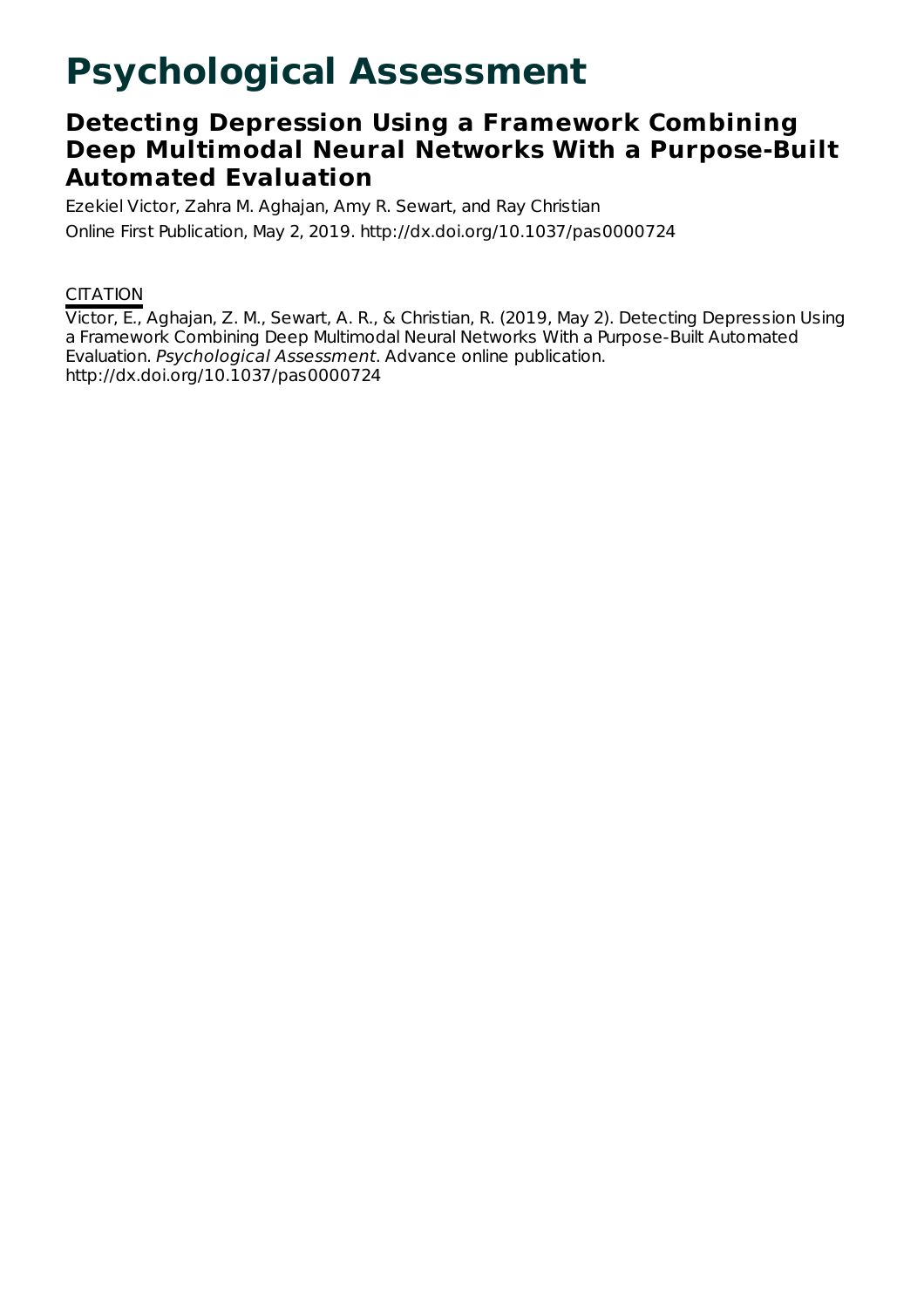

© 2019 American Psychological Association<br>1040-3590/19/\$12.00

1040-3590/19/\$12.00 http://dx.doi.org[/10.1037/pas0000724](http://dx.doi.org/10.1037/pas0000724)

## Detecting Depression Using a Framework Combining Deep Multimodal Neural Networks With a Purpose-Built Automated Evaluation

Ezekiel Victor Textsavvyapp, Inc., West Hollywood, California

> Amy R. Sewart University of California, Los Angeles

Zahra M. Aghajan Textsavvyapp, Inc., West Hollywood, California, and University of California, Los Angeles

> Ray Christian Textsavvyapp, Inc., West Hollywood, California

Machine learning (ML) has been introduced into the medical field as a means to provide diagnostic tools capable of enhancing accuracy and precision while minimizing laborious tasks that require human intervention. There is mounting evidence that the technology fueled by ML has the potential to detect and substantially improve treatment of complex mental disorders such as depression. We developed a framework capable of detecting depression with minimal human intervention: artificial intelligence mental evaluation (AiME). This framework consists of a short human-computer interactive evaluation that utilizes artificial intelligence, namely deep learning, and can predict whether the participant is depressed or not with satisfactory performance. Because of its ease of use, this technology can offer a viable tool for mental health professionals to identify symptoms of depression, thus enabling a faster preventative intervention. Furthermore, it may alleviate the challenge of observing and interpreting highly nuanced physiological and behavioral biomarkers of depression by providing a more objective evaluation.

*Public Significance Statement*

The current study presents a novel paradigm that uses machine learning (multimodal deep networks) to detect depression. This framework can function as a screening tool for depression and be integrated into clinical settings to assist mental health professionals.

*Keywords:* depression, artificial intelligence, deep learning, mental health evaluation, multimodal classification

Machine learning (ML), a method of data analysis in which computers learn to independently modify or adapt their actions

Ezekiel Victor, Textsavvyapp, Inc., West Hollywood, California; Zahra M. Aghajan, Textsavvyapp, Inc., and Department of Psychiatry and Biobehavioral Sciences, Semel Institute for Neuroscience and Human Behavior, University of California, Los Angeles; Amy R. Sewart, Department of Psychology, University of California, Los Angeles; Ray Christian, Textsavvyapp, Inc.

We thank the participants for volunteering to participate in our study.

This work was supported by Textsavvyapp, Inc., and much of the data processing was done with the help of Azure server credits provided by Microsoft through their generous BizSpark Plus program.

Ezekiel Victor and Ray Christian are full-time employees of Textsavvyapp, Inc. Zahra M. Aghajan is a part-time employee of Textsavvvyapp, Inc.

(e.g., make predictions) to produce more accurate decisions and results, has emerged as a powerful analytic tool for large and complex data sets (Marsland, 2011). As such, ML lends itself to the processing of disease biomarkers and has been implemented in medical diagnostic tools ranging from the detection and classification of tumors (Petricoin & Liotta, 2004; Bocchi, Coppini, Nori, & Valli, 2004) to providing a differential diagnosis of neurodegenerative diseases with similar presentations (Salvatore et al., 2014). ML methods have reliably demonstrated an increase in prediction accuracy when compared with older, more conventional statistical techniques or physician-based expert systems [\(Cruz &](#page-8-0) [Wishart, 2007\)](#page-8-0).

In parallel, ML has been applied to examine affective display differences exhibited during emotion states, such as facial expression and vocal prosody, through audio and video-based analyses. These advances have generated a field of research that has successfully used ML techniques, such as support vector machines (Cohn et al., 2009), regression (Valstar et al., 2013), and neural networks (L. Yang et al., 2017), for automatic emotion recognition using audiovisual data [\(Schuller, Steidl, & Batliner, 2009;](#page-8-1)

Correspondence concerning this article should be addressed to Zahra M. Aghajan, Textsavvyapp, Inc., 907 North Harper Avenue, Suite 8, West Hollywood, CA 90046. E-mail: [zahra@textpert.ai](mailto:zahra@textpert.ai)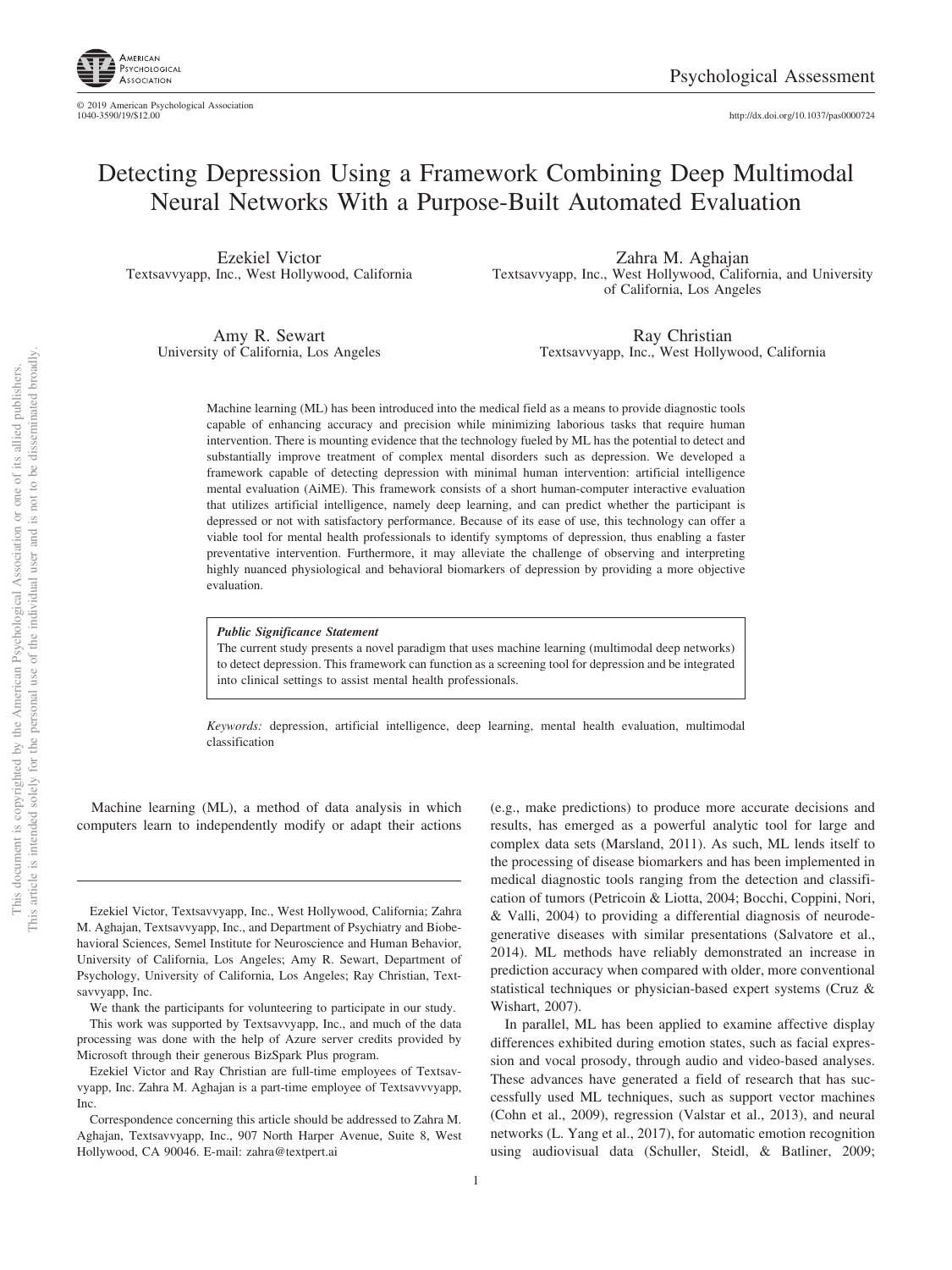Burkhardt, Paeschke, Rolfes, Sendlmeier, & Weiss, 2005; [Dhall,](#page-8-2) [Goecke, Joshi, Wagner, & Gedeon, 2013;](#page-8-2) McKeown, Valstar, Cowie, Pantic, & Schroder, 2012; Ringeval, Sonderegger, Sauer, & Lalanne, 2013). Moreover, ML has been extended to investigate verbal and nonverbal affective abnormalities associated with psychiatric disorders and has shown promise in detecting measurable differences between those presenting with and without a given diagnosis [\(Hamm, Kohler, Gur, & Verma, 2011;](#page-8-3) [P. Wang et al.,](#page-9-0) [2008;](#page-9-0) [Gratch et al., 2014;](#page-8-4) Alhanai, Ghassemi, & Glass, 2018). This is a substantial advancement, given that prior to the advent of ML, identifying divergences in affect-related behaviors relied exclusively on labor-intensive, rater-based analysis [\(Gaebel & Wölwer,](#page-8-5) [1992\)](#page-8-5), which can be susceptible to raters' personal biases.

ML-based techniques show promise for psychiatric diagnostics by harnessing observable affect-related behaviors through objective methods. In fact, observable affect-related behaviors are commonly used by mental health professionals to assist in psychiatric diagnostics, often through unstructured methods that result in general, qualitative data (e.g., flat or broad affect). ML algorithms' reliance on quantitative and observable behaviors is therefore compelling and applicable for clinical use. Unfortunately, the majority of current algorithms still require some level of human intervention such as labor-intensive manual labeling or hand classification of data to extract useful features prior to analysis (Valstar et al., 2013; Valstar et al., 2014).

We sought to investigate the possibility of developing a method that combines advanced ML-based techniques in combination with automated data collection procedures to identify clinical depression in a demographically diverse population. We chose to begin this effort with depression for two reasons. First, the prevalence and impact of depression is staggering and affects millions of people across the globe. Depression is the leading cause of disability in the United States for individuals ranging from 15 to 44.3 years of age (Substance Abuse and Mental Health Services Administration, 2017). Major depressive disorder, a psychiatric disorder characterized by experiencing depressed mood or anhedonia most of the day nearly every day for a period of 2 weeks or more, affects upward of 16.2 million American adults annually, roughly 6.7% of the United States population (Substance Abuse and Mental Health Services Administration, 2017). Distress from clinically elevated depression is often accompanied with suicidal ideation and attempt [\(World Health Organization, 2017\)](#page-9-1). Nearly 800,000 individuals worldwide die as the result of suicide each year, making it the second leading cause of death in individuals 15–29 years of age. Second, verbal and nonverbal affective abnormalities demonstrated by individuals with depression are well documented and lend themselves to ML processing. Depressed individuals possess significant differences in facial expressions [\(Girard &](#page-8-6) [Cohn, 2015\)](#page-8-6) and everyday vocabulary use (e.g., absolutist words; Al-Mosaiwi and Johnstone, 2018) when compared with healthy individuals. In addition, speaking behaviors and voice acoustic characteristics (e.g.,  $F<sub>0</sub>$  and switching pauses; [Yang, Fairbairn, &](#page-9-2) [Cohn, 2013\)](#page-9-2) have been closely linked to depressive state, recovery time course from depression (Kuny & Stassen, 1993), and treatment response (Mundt, Snyder, Cannizzaro, Chappie, & Geralts, 2007). This research provides a solid foundation of behavioral biomarkers that may be used to identify clinically elevated depression using audiovisual data.

Hence, we designed a web-based evaluation that can be completed quickly  $(\sim 5 \text{ min})$ , requires no manual labeling, and takes into account all of the above-mentioned modalities. In addition, we created a new ML-based algorithm that leverages and extends the behaviorally relevant findings to identify depression using naturalistic audiovisual data. This comprehensive methodology (artificial intelligence mental evaluation, AiME) was developed to minimize human intervention, thereby enhancing feasibility, scalability, and potential applications in clinical settings.

#### **Method**

#### **Participants**

We collected data from 671 participants who performed a human-computer interactive evaluation. Participants were recruited through Amazon Mechanical Turk and were compensated for their time. The evaluation (completed at participants' homes or their preferred location) was primarily composed of interview questions where participants were recorded by a webcam and a microphone while they responded to questions relating to their mental well-being. The evaluation also contained an anonymous demographics questionnaire (age, sex, ethnicity, etc.) as well as a brief, multiple-choice, mental health questionnaire to provide additional data and ground-truth validation. Participants were asked to confirm that recording requirements (lighting, camera angle, etc.) were met (see Appendix).

The evaluation took approximately 5 minutes, and data from the demographics questionnaire, video responses, and mental health questionnaires were stored and accessed in accordance with Health Insurance Portability and Accountability Act compliance standards. All participants were from the United States. We performed automated validations to ensure adequate data quality (e.g., each video contained a single clearly recognizable face and voice). Videos of particularly poor visual and/or audio quality were discarded as judged case by case. The final reported participant numbers are after the cleanse (i.e., final data included for training and testing). The resulting sample of participants was 57.97% female, 41.73% male, and 0.30% other; 73.77% White, 10.13% African American, 8.35% Hispanic/Latino, 4.47% Asian/Pacific Islander, 0.59% Native American, 0.45% Middle Eastern, and 2.24% other; 3.43% in the age range of 15–19 years, 23.99% in 20 –24 years, 22.95% in 25–29 years, 33.38% in 30 –39 years, 9.69% in 40-49 years, 4.62% in 50-59 years, and 1.94% in 60 years and above.

This study did not seek institutional review board approval because the data in the current study were collected as part of product development by Textsavvyapp, Inc. This type of research without academic affiliation has precedence in industry; nonetheless, the product has been subsequently adopted as a part of an institutional review board–approved clinical trial.

#### **Measures**

**Video questions.** Participants responded vocally to eight questions regarding current mental well-being for 15– 60 s per question (e.g., "How have you been feeling lately?"). Similarly, participants responded vocally to five additional questions regarding past and current treatment history for 3–30 s per question (e.g.,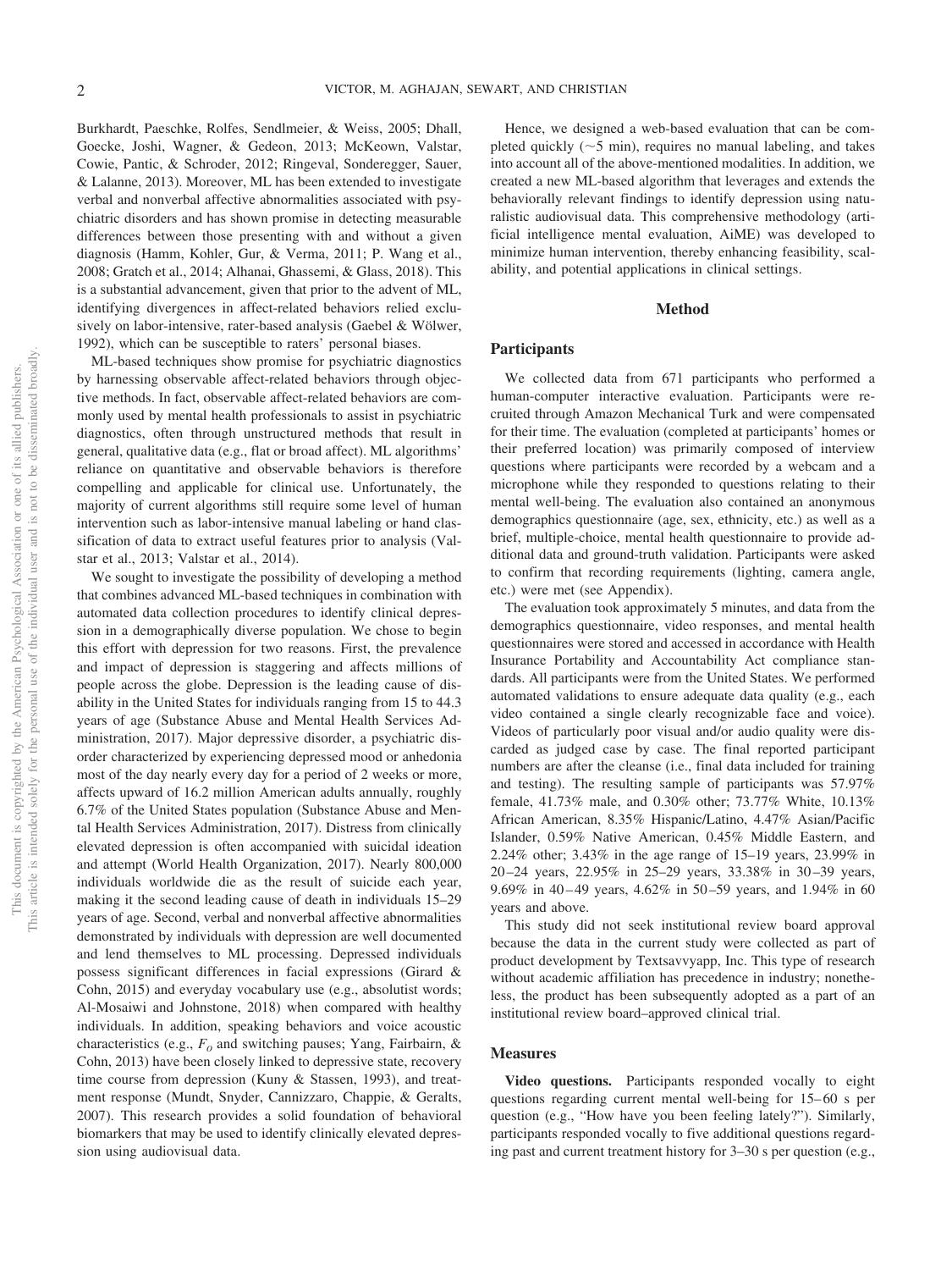"Has a mental health professional diagnosed you with depression in the past?"). During these questions, video and audio data were collected. Participant's behavioral data from the first eight questions recorded via video and audio as well as speech content (what was said) were used for prediction. The full list of these interview questions is included in Appendix.

**Depression.** Participants completed the Patient Health Questionnaire (PHQ-9) (Kroenke, Spitzer, & Williams, 2001), a nineitem self-report measure that assesses depression on a 4-point scale (from  $0 = not$  *at all* to  $3 = nearly$  *every day*). Total scores range from 0 to 27, with higher scores denoting a greater endorsement of depressive symptoms. Scores from PHQ-9 were used as the "ground truth" for the training and assessment of models.

#### **Statistical Approach**

We developed a multimodal deep learning model that used video data, audio data, and speech content from participants' responses as well as demographics and other metadata. These data were used as adjacent inputs to the model to predict depression in two ways: (a) treating depression as a continuous problem and thus using regression (predicting PHQ-9 scores between 0 and 27 against the true PHQ-9 values); and (b) performing binary classification on whether participants were likely to be considered clinically depressed (using a cutoff value on the PHQ-9 scores that is used in frequent clinical practice).

Data processing involved the following steps: (1) Video data were subsampled to eight frames per second, cropped to participants' face (using Google Cloud Vision) and then downsampled to  $128 \times 128$  pixels [\(Figure 1A\)](#page-4-0) and finally analyzed using an architecture resembling ResNet [\(He, Zhang, Ren, & Sun, 2016\)](#page-8-7); (b) audio data from the microphone were downsampled to 80 Hz, and 22 features were extracted over the entire time trace. These features included 13 Mel-frequency cepstral representations as well as other features such as spectral roll-off, entropy, and so forth [\(Figure 1A\)](#page-4-0); and (c) speech content was automatically transcribed using Google Cloud Speech service and transformed to word representation vectors using Global Vectors (GloVe 6B) (Pennington, Socher, & Manning, 2014)—and subsequently used as another input to the model [\(Figure 1A\)](#page-4-0). These data streams were passed through long short-term memory (LSTM) recurrent neural network [\(Hochreiter & Schmidhuber, 1997\)](#page-8-8) layers because of the time-varying nature of the inputs. Lastly, the model combined these inputs with a dense layer containing demographic information and other metadata (for each video, the metadata vector consisted of the total duration of the video, word count, unique word count, and word density defined as the number of words per second), and prediction occurred after the application of dense layers [\(Figure 1B\)](#page-4-0).

We applied data augmentation, a commonly used method that simultaneously increases the number of input data points as well as reduces the potential for overfitting the model (i.e., making the outcome invariant to geometric and color properties of individual images; Wang & Perez, 2017). In particular—in addition to providing raw video to the model—we mirrored the video (geometric) and adjusted color contrast (color). Lastly, the scores from the PHQ-9 were used as the ground truth. Computations were implemented using Keras (TensorFlow backend). We report our findings from one regression model (that also allowed us to compare our results with those from prior work in the literature) as well as two binary classification models for which a PHQ-9 score of 10 was used as a threshold for depression.

The regression model was trained on 537 exams using a mean squared error loss function and an independent set of 134 exams was left for testing (true PHQ-9 scores for 671 exams:  $7.95 \pm 6.48$ , mean  $\pm$  *SD*; for 537 exams in training set = 7.98  $\pm$  6.50; for 134 exams in test set = 7.89  $\pm$  6.42). Similarly, the classification models were trained on 365 exams (balanced; i.e., equal number of depressed vs. nondepressed exams) using a binary cross-entropy loss function and an independent set of 91 exams was left for testing (for the test set, the base rate for the binary classification variable was 33.58%, i.e., the percentages of exams that exceeded the PHQ-9 threshold; true PHQ-9 scores:  $4.02 \pm 2.82$  for PHQ- $9 < 10$  and  $15.53 \pm 4.26$  for PHQ-9  $\geq 10$  classes, mean  $\pm SD$ ).

It is important that, for classification problems, training occurs on a balanced data set, that is, equal number of examples in each class, to prevent training a naive model that always predicts the majority class in practice. Thus, to balance our training data set, we used data from all depressed participants and an equal number of exams from the nondepressed category (this resulted in discarding 215 exams). The test set, on the other hand, was not balanced and was sampled from the original distribution of exams to ensure the sample is a true representation of the population distribution. In both cases, the 80/20 split for the training and testing data was done randomly and to ensure there were enough data in each group to minimize variances in both parameter estimates and performance metrics. The group assignments were done based on participant, and all model manipulations—training the algorithm, model tuning, and optimization—were done solely on the training data (and blind to the test set that was left only for testing performance metrics). As an additional precaution, random group assignment was performed before each isolated experiment (as opposed to fixed assignment over the duration of the study) to ensure that model tuning was agnostic to the particular composition of the evaluated test set. In addition to the holdout method described, we performed 10-fold cross-validation (with validation and test sets) to eliminate the possibility of overfitting to a single holdout test set and obtain more accurate performance estimates (see *Results*).

As a further precaution against overfitting to the training data, we used early stopping (Yao, Rosasco, & Caponnetto, 2007), a regularization method that limits the number of training iterations. In the regression model, the output of the model (predicted y) was compared against the true PHQ-9 scores. In the classification model, the output of the model (predicted y values were between 0 and 1) was rounded to construct a binary vector consisting of ones (depressed) and zeros (nondepressed) and was compared against the true binarized PHQ-9 scores. The second classification model was different from the first in that we also performed hyperparameter optimization (hyperparameters are human-predefined parameters as opposed to parameters learned by the model during training) using random search (Bergstra & Bengio, 2012) and we used bidirectional LSTM (BiLSTM) in lieu of LSTM.

#### **Results**

We implemented a regression model in which the model outputs were trained against the PHQ-9 scores  $(0-27)$ ; we used a scaled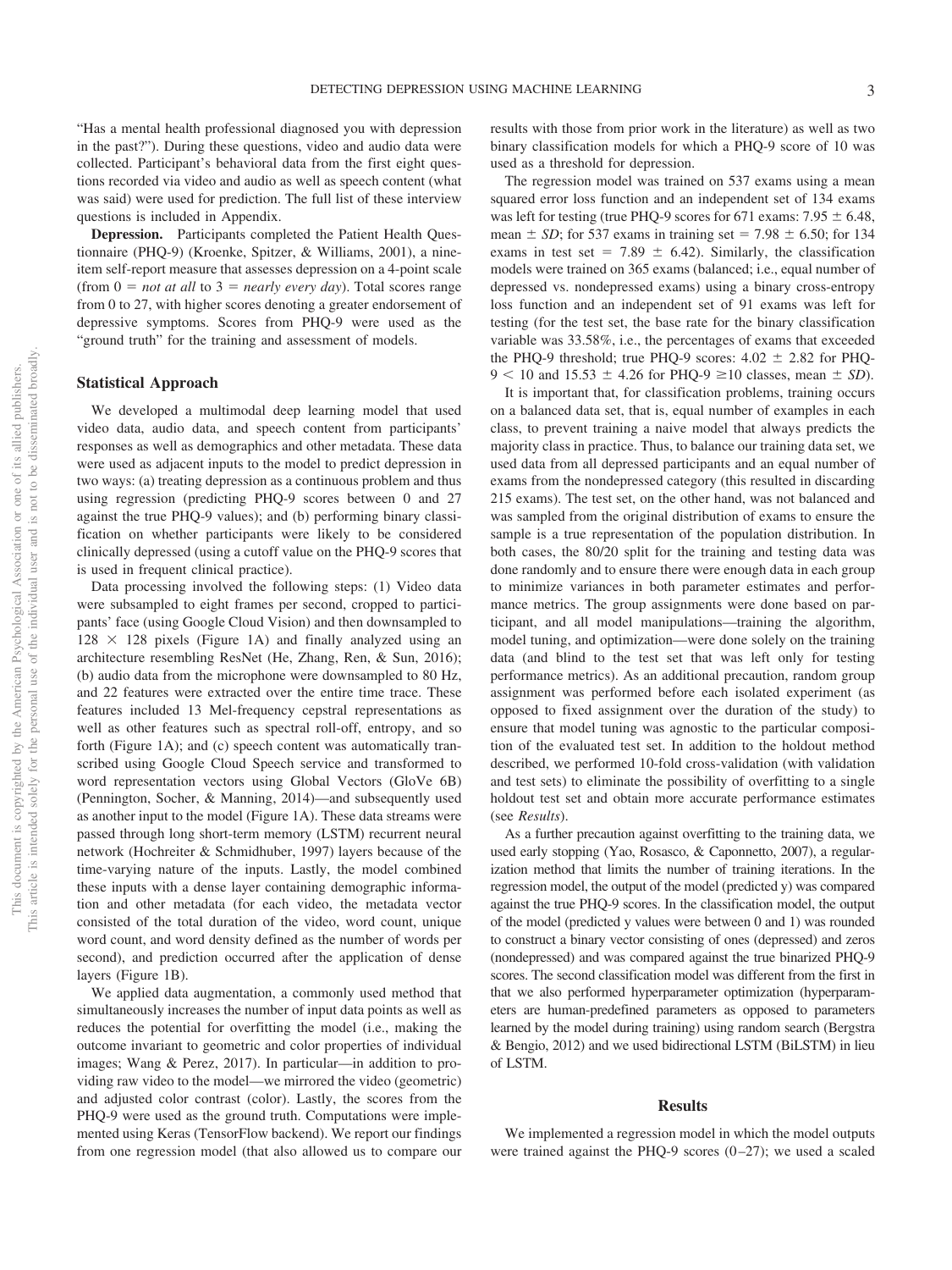

<span id="page-4-0"></span>*Figure 1.* Inputs and the architecture of the network used for classification. Example inputs from three different modalities (video, audio, text). Top, Video data consisted of frames whose dimensions were in  $128 \times 128$  pixels in width and height, and three in depth (corresponding to the RGB color channels). Depending on the total length of the video, the number of video frames per sample also varied (eight frames per second). Middle, Audio data, similar to video data, consisted of frames (80 per second) that were transformed into 22 features (see text), including short-term power representations (mel-frequency cepstrum). Bottom, Text data were analyzed using GloVe representation with a word vector size of 200 (see text), thus leading to input dimensions of number of words 200 (copyright 2019 by Textsavvyapp, Inc. Adapted with permission) (A). An overview of the network demonstrating how different data streams are processed individually and combined (B). See the online article for the color version of this figure.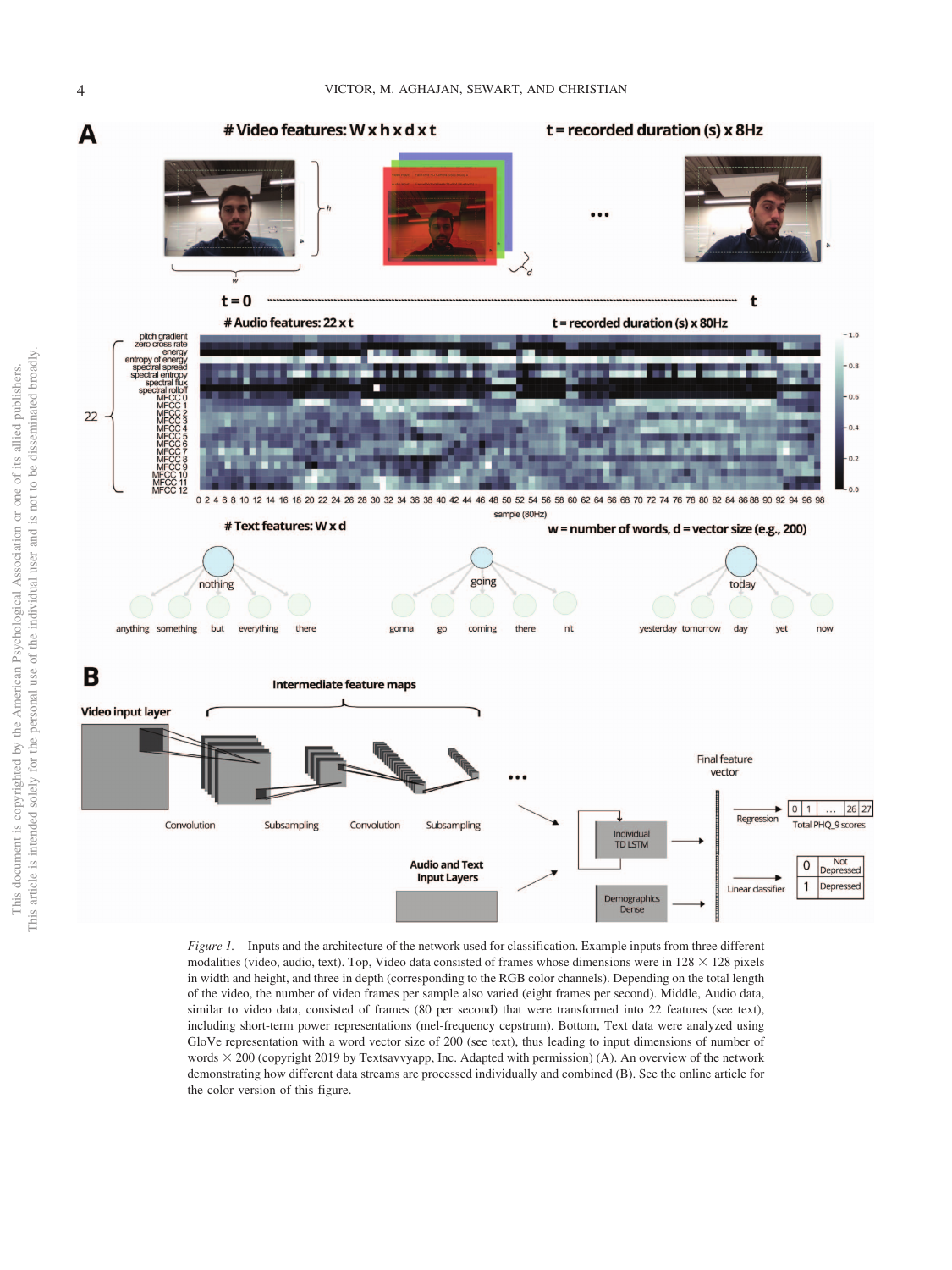(by 27) sigmoid activation function, and a mean squared error loss function (i.e., the model would minimize the mean squared error between the true and predicted PHQ-9 scores). Mean absolute error (MAE) and root mean square error (RMSE) were used as measures for model evaluation: (a)  $MAE = \frac{1}{n} \sum_{j=1}^{n} |y_{true} - y_{predicted}|,$ (b) *RMSE* =  $\sqrt{\frac{1}{n} \sum_{j=1}^{n} (y_{true} - y_{predicted})^2}$ , which also allowed for comparisons with previously described models (see [Table 1\)](#page-5-0). Although the use of different scales for training (Yang et al., 2017 used PHQ-8 scores) can introduce confounds for performance comparisons, we scaled our model's MAE and RMSE values to obtain error percentages. We found our model fared better compared to previous models (Yang et al., 2017), although the comparison is indirect because of the PHQ-8 versus PHQ-9 difference. Direct comparisons of our model performance on other data sets (Cohn et al., 2017) warrants further investigation but is beyond the scope of this article.

Curiously we found that when regression models were trained on male and female participants separately they performed remarkably better. This might be due to the fact that the underlying distribution of the PHQ-9 scores was significantly different between female (7, [3, 13]; median, [25th, 75th]%) and male (2, [5, 10]; median [25th, 75th]%) participants ( $p = 0.00024$ ; Wilcoxon rank-sum test). This difference in model performance between male and female participants had also been previously reported (Yang et al., 2017). We also noted that the performance metrics during testing were slightly better than training metrics. A possible explanation for this is that we used

the dropout regularization method during training to prevent overfitting. These dropout layers are later deactivated during testing to allow the model full access to intermediate features and may result in better performance during testing.

It is worth noting that we treated audio-visual response data from individual questions (of the eight total questions within the evaluation) as independent observations. However, the ultimate goal is to aggregate these question-level estimates into a single estimate of the patient. To achieve this, we performed two different analyses: (a) we took the average model predictions from all eight questions and computed the model performance by comparing that score against the true PHQ-9 value (MAE test: 4.83  $\sqrt{2}$ , 4.82  $\delta$ ; RMSE test: 6.05  $\Omega$ , 6.10  $\delta$ ); and (b) we built a simple neural network with two dense layers that used the predictions from eight questions as the input and performed regression to predict the true single PHQ-9 score. Consistent with our prior framework, we had independent sets of training and testing data (MAE test: 4.59  $\frac{9}{7}$ , 4.37  $\delta$ ; RMSE test: 5.90  $\frac{9}{7}$ , 5.52  $\delta$ ). This analysis is critical, given that although behavioral manifestations of depression may change from moment to moment, the underlying level of depression may not.

Initially model selection was determined by the epoch that resulted in the best performance on the test set. Although reasonable at first blush, this introduces the possibility of choosing a model overfit to the test data. To alleviate this, we later performed

<span id="page-5-0"></span>

| Table 1                                                                  |  |  |  |
|--------------------------------------------------------------------------|--|--|--|
| Summary of Various Measures Used for the Evaluation of Model Performance |  |  |  |

|                                                                                 |                                         |                                              | Model 1, Performance metrics (regression error), all data  |                                         |                                         |  |  |  |  |
|---------------------------------------------------------------------------------|-----------------------------------------|----------------------------------------------|------------------------------------------------------------|-----------------------------------------|-----------------------------------------|--|--|--|--|
| Train MAE                                                                       | <b>Train RMSE</b>                       |                                              | <b>Test MAE</b>                                            | <b>Test RMSE</b>                        |                                         |  |  |  |  |
| $5.27(19.52\%)$                                                                 | 6.68(24.74%)                            |                                              | $5.12(18.96\%)$                                            | $6.35(23.52\%)$                         |                                         |  |  |  |  |
|                                                                                 |                                         |                                              | Regression model trained and tested on female participants |                                         |                                         |  |  |  |  |
| $4.03(14.93\%)$                                                                 | 5.25 (19.44%)                           |                                              | $3.73(13.81\%)$                                            | 4.91(18.19%)                            |                                         |  |  |  |  |
|                                                                                 |                                         |                                              | Regression model trained and tested on male participants   |                                         |                                         |  |  |  |  |
| $3.46(12.81\%)$                                                                 | 4.80(17.78%)                            |                                              | $3.55(13.15\%)$                                            | 4.52(16.74%)                            |                                         |  |  |  |  |
| Model 2, Performance metrics (classification), balanced model ( $\tau = 0.41$ ) |                                         |                                              |                                                            |                                         |                                         |  |  |  |  |
| Accuracy                                                                        | (PPV) precision                         | <b>NPV</b>                                   | Sensitivity                                                | Specificity                             | F-1 score                               |  |  |  |  |
| 68.02, 95% CI<br>$[67.32, 68.75]$ 70.88                                         | 68.61, 95% CI<br>$[66.36, 70.81]$ 80.46 | 67.61, 95% CI<br>[66.32, 68.28] <b>73.46</b> | 68.59, 95% CI<br>[64.57, 72.87] <b>86.81</b>               | 67.46, 95% CI<br>$[62.59, 72.60]$ 87.77 | 67.66, 95% CI<br>$[65.77, 68.50]$ 71.15 |  |  |  |  |
|                                                                                 |                                         | 90% specific model $\tau = 0.63$             |                                                            |                                         |                                         |  |  |  |  |
| 70.16                                                                           | 82.93                                   |                                              | 49.93                                                      | 89.95                                   | 62.33                                   |  |  |  |  |
|                                                                                 |                                         | 90% sensitive model $\tau = 0.28$            |                                                            |                                         |                                         |  |  |  |  |
| 61.40                                                                           | 56.96                                   |                                              | 89.79                                                      | 33.63                                   | 69.70                                   |  |  |  |  |

*Note*. PPV = positive predictive value; NPV = negative predictive value. For the first model measures, the numbers inside parentheses represent the percentage of error with respect to the range of possible values (27 for PHQ-9 scores); thus, lower numbers indicate better performance. Percentage error is provided to aid in comparison to prior studies such as Yang et al., 2017, which used a PHQ-8 scale having a range of possible values of 24 points, thereby otherwise confounding direct comparison of MAE and RMSE. Values from the second model are reported as bootstrapping results ( $n_{\text{iterations}} = 10,000$ ) representing the estimated value and 95% confidence intervals (n<sub>epochs</sub> = 25) and were computed during the test phase (i.e., unseen data). Underlined values in bold indicate the highest values obtained from different model epochs. Parameter  $\tau$  represents the threshold at which the predictions were considered positive. Model 1 (regression; all data) training:  $N_{\text{participants}} = 537$ ,  $N_{\text{examples}} = 4,296$ ; testing:  $N_{\text{participants}} = 134$ ;  $N_{\text{examples}} = 1,072$ ; Model 1 (regression; female) training: N<sub>participants</sub> = 312, N<sub>examples</sub> = 2496; Model 1 testing: N<sub>participants</sub> = 77; N<sub>examples</sub> = 616; Model 1 (regression; male) training: N<sub>participants</sub> = 224,  $N_{examples} = 1,792$ ; Model 1 testing:  $N_{particles} = 55$ ;  $N_{examples} = 440$ ; Model 2 training:  $N_{particles} = 365$ ,  $N_{examples} = 2,920$ ; Model 2 testing:  $N_{\text{participants}} = 91, N_{\text{examples}} = 728.$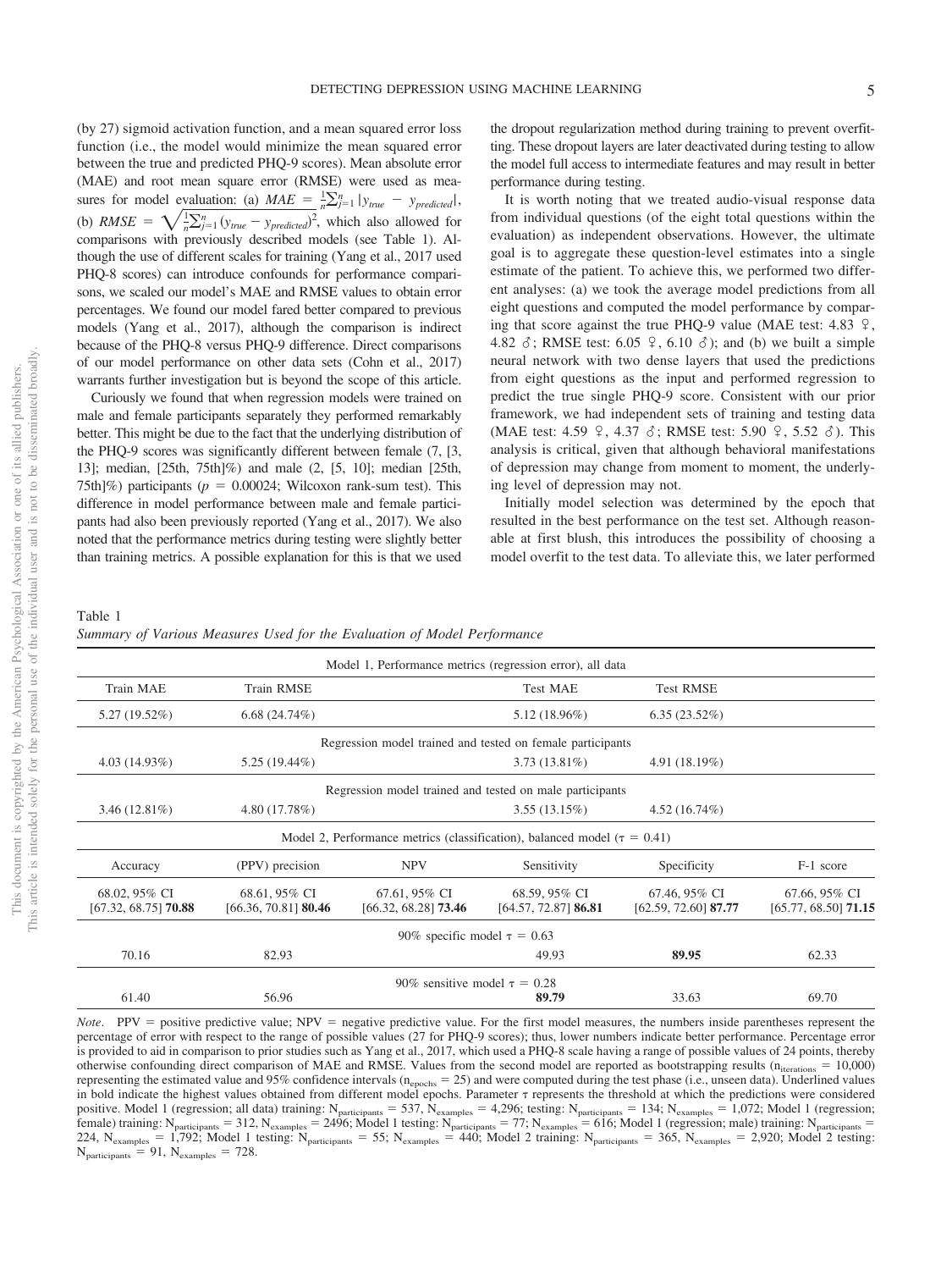10-fold cross-validation with both validation and test sets. Here model selection was guided by performance on the validation set with final model performance quantified by the MAE on the independent test set: (a) validation MAE (4.72, 95% confidence interval [CI; 4.50, 4.94]), test MAE (4.80, 95% CI [4.25, 5.35]), female; and (b) validation MAE (4.82, 95% CI [4.70, 4.95]), test MAE (4.88, 95% CI [4.48, 5.25]), male. This procedure is not only useful for preventing overfitting to the test set during model selection but also results in more accurate estimates of model performance.

Although depression is a continuous phenomenon, it is frequent clinical practice to use cutoffs to dichotomize this continuous measure. One way to achieve this is to apply thresholds on the output of our regression models. Alternatively, we used a classification model that was trained against binarized labels (whether the participant was depressed or not based on applying a threshold on the PHQ-9 scores; for a detailed description see the *Statistical* *Approach* section). We used various metrics [\(Fabian et al., 2011\)](#page-8-9) to evaluate the model performance at each epoch (each epoch representing a single full presentation of the data set to the model during training). First, we quantified the receiver-operating characteristics curve and the area under that curve— common measures of model performance in classification (Huang & Ling, 2005)—for each model as well as individual epochs within a model (see Figure 2). The model converged and its performance remained stable for many epochs during which it successfully classified depression labels well above chance (see Figure 2). The final model selection is commonly left to the experimenter to choose the epoch with the highest desired performance metric.

Moreover, we constructed the contingency table (confusion matrix) of the number of true positives (TP; correctly identified as depressed by the model), true negatives (TN; correctly identified as nondepressed by the model), false positives (FP; nondepressed



*Figure 2.* Classification achieved performances well above chance level. Scatter plots are the regression model predictions for the PHQ-9 scores versus the true PHQ-9 scores in the test data. Individual data points are the prediction results combined over 8 questions per participant within each gender group in the test data from a representative epoch (A and B). Receiver operating characteristics (ROC) curve obtained from 25 representative test epochs from a model (each line represents a different epoch) indicating that classification was done above chance level (gray diagonal line) (C). The distribution of the area under the ROC curve (AUC) values (mean  $\pm$  $SD = 0.75 \pm 0.01$  for the curves shown in C (D). Gray dashed vertical line indicates chance level. These metrics are derived from predictions made during the test phase (i.e., unseen data). See the online article for the color version of this figure.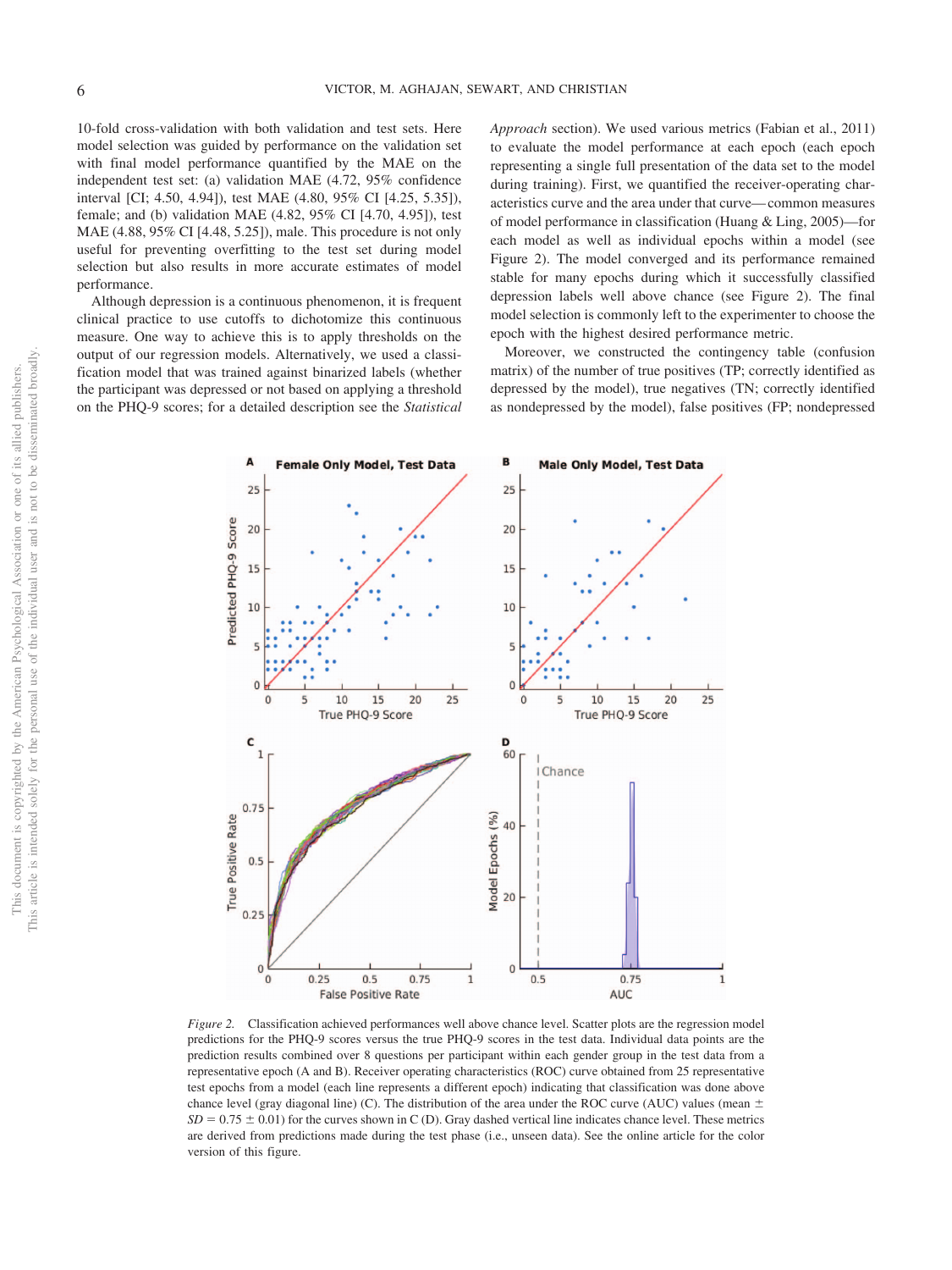individuals that were identified as depressed by the model), and false negatives (FN; depressed individuals that were identified as nondepressed by the model). These values were used to compute the following metrics to gauge the model performance (for a detailed description, see [Table 1\)](#page-5-0):

(a) accuracy:  $\frac{TP+TN}{TP+TN+FP+FN}$ , (b) positive predictive value; precision):  $\frac{TP}{TP+FP_n}$  (c) negative predictive value:  $\frac{TN}{TN+FN}$ , (d) sensitivity (recall):  $\frac{TP}{TP+FN}$ , (e) specificity:  $\frac{TN}{TN+FP}$ , and (f) F-1 score:

According to the utilized metrics, the described models exhibited satisfactory (above chance) performance levels. The second classification model (random search) outperformed the first model (data not shown) and achieved stable performance across all measures (see [Table 1\)](#page-5-0). Two representative epochs reached high specificity and sensitivity values (87.77% and 86.81%, respectively), and in fact, it is possible to adjust the threshold value  $(\tau)$  at which a prediction is considered positive to achieve higher levels of specificity or sensitivity (see [Table 1\)](#page-5-0). It has been argued that it is important to report diagnostic test results at different thresholds, particularly for binary classification problems, because the clinical relevance and optimal threshold values will likely depend on the type of diagnostics performed (Mallett, Halligan, Thompson, Collins, & Altman, 2012).

#### **Discussion**

In this article we have introduced a novel methodology, which combines a brief evaluation and ML techniques to detect depression. Our model takes advantage of the fact that there are significant differences in facial expressions, tone of voice, and vocabulary used by individuals with depression compared to the nondepressed population. Our results suggest it is possible to detect depression (or a depressive state) with methods that require minimal human intervention both in terms of data collection and labeling. It must be noted that despite having achieved satisfactory performance levels, there are some limitations that will be detailed below.

One limitation of the current approach is that because the self-report exam is conducted at specific moments in time, the behavioral results might be the individual's state-dependent affect (a short-term emotional influence caused by a recent event), rather than the long-term affective characteristics associated with depression. The exam is brief and accessible, however, and thus can be taken multiple times—for example at periodic time intervals which can mitigate the state-dependent affect. Completing the evaluation at periodic time intervals may also offer two additional benefits: a longitudinal assessment of the depressive state, and insights into subtle depressive symptom changes over time.

Another limitation—a common caveat of supervised learning methods—is that to train the model to perform a regression or classification task, data need to be labeled (e.g., using a continuous measure of depression or depressed vs. not depressed classes). In our algorithm, the ground truth is determined based on the selfreported, and therefore subjective, PHQ-9 scores that are not fully accurate in depression prediction. Nonetheless, it is possible to expand upon the current method, and utilize labels provided by psychiatrists and mental health specialists, for example from Structured Clinical Interview for D *Diagnostic and Statistical Manual* *of Mental Disorders*-5 interviews, to obtain potentially better and more accurate performance measures. Moreover, by training the model against a scale like PHQ-9, which is shown to correlate with depression risk and severity (Kroenke et al., 2001), the model is transitively learning to associate time-dependent behavioral biomarkers with depression risk and severity. Furthermore, prediction loss against PHQ-9 is reduced and smoothed by averaging across random batches of predictions prior to model parameter updates in such a way that the model will not practically consider the PHQ-9 scale as unadulterated truth but rather a rough gauge of depression severity. Lastly, as with any method that lacks a direct physicianpatient interaction, the models presented here (like PHQ-9) can be seen only as screening or triage tools and cannot yet offer diagnoses by themselves.

Neural networks are often considered black box methods because of obscure inner workings with features and parameters not explicitly guided by human hands. The models described herein are no different, although new research is showing indications of increasing interpretability of results by using methods such as activation map visualization (Yosinski, Clune, Nguyen, Fuchs, & Lipson, 2015; Zintgraf, Cohen, Adel, & Welling, 2017; Chen et al., 2018) to understand what influences network decisions.

Another limitation of the study is that the data were not collected in a clinical setting. In some respects this is deleterious, for example because of a lack of personal guidance of study participants by laboratory technicians or physicians, and an inability to ensure maximum recording quality and consistency. In other respects it is useful, for example to train a robust network invariant to implementation details like camera, microphone, lighting quality, and so forth. Another related concern, which is beyond the scope of this article, is that a clinical population may exhibit meaningfully different characteristics compared to a nonclinical population, even at similar PHQ-9 levels.

Taken together, the current study presents a proof of concept for detecting depression severity and risk using ML techniques on behavioral data. Although trained from PHQ-9 scores, ML models have the potential to improve and eventually provide more refined performance levels that go above and beyond current questionnaire-based methods. This is particularly notable because behavioral analysis is potentially less susceptible to report bias often found in self-reported data. Additionally, output from the penultimate model layer, an *n-*dimensional vector resulting from preceding dense layers of *n* units, may be interpreted as a qualitative descriptor of the subject input in *n-*space, and therefore analyzed and compared with clustering techniques (e.g., k-means or t-SNE). The resultant clusters may inform future diagnostic criteria and improve our understanding of depression and myriad other ailments detectable from behavioral biomarkers beyond the capabilities of a traditional questionnaire in clinical settings.

Neurotechnologies (e.g., chronic brain implants) have emerged as viable options that use electrophysiological biomarkers to treat psychiatric diseases such as depression. Artificial intelligence mental evaluation could be used along with these neuromodulation techniques—such as the application of deep brain stimulation and transcranial magnetic stimulation to treat pharmaco-resistant depression (Bewernick et al., 2010; [George et al., 2000\)](#page-8-10)—to provide finer precision progress tracking for recipients of novel treatment as well as eventually correlate behavioral changes with brain activity already being gathered in the course of such treatments.

 $\frac{1}{precision} + \frac{1}{sensitivity}$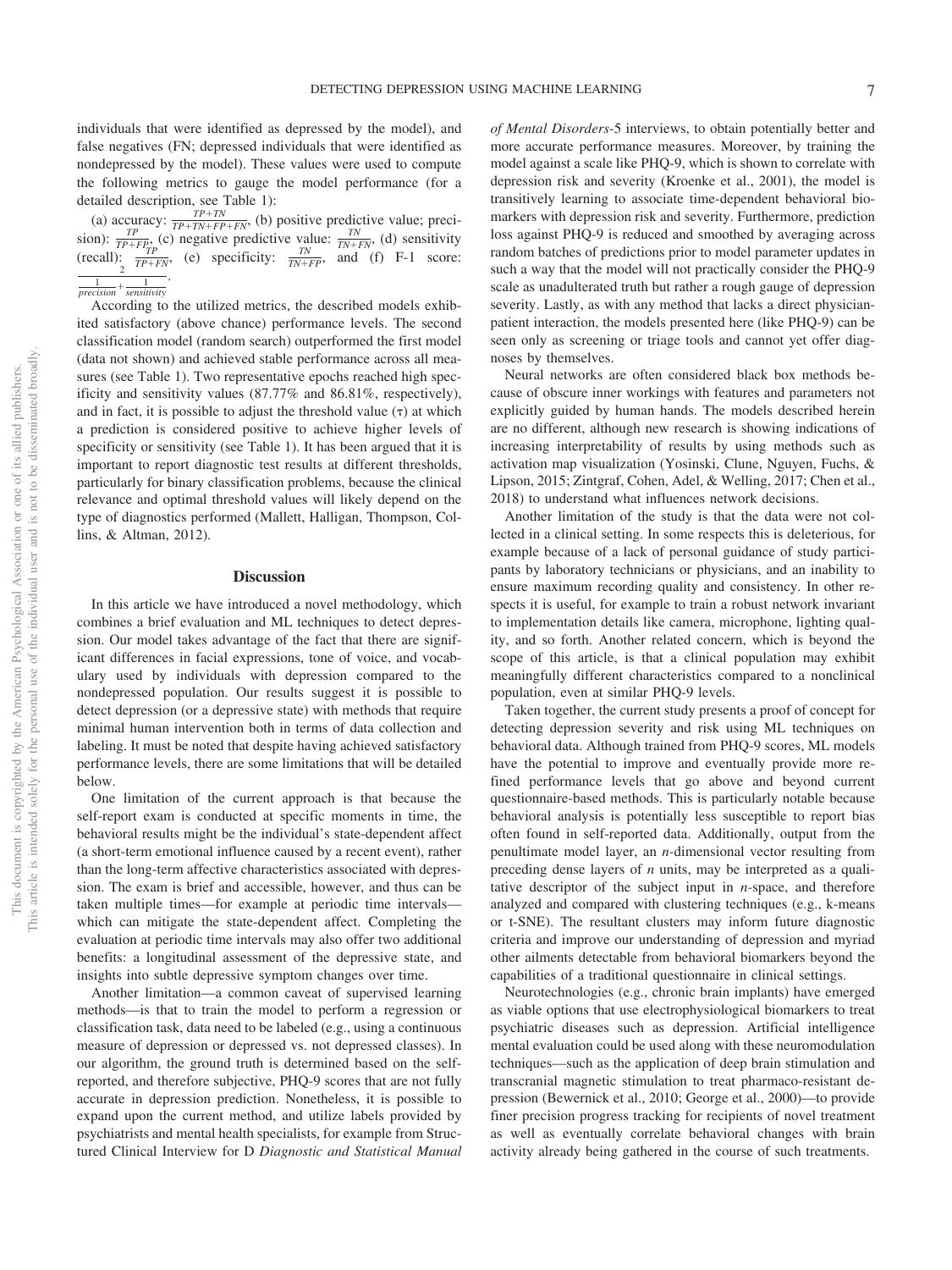The combination of precision and objectivity with machine learning methodology may offer a chance at enhancing our ability to track and triage individuals suffering depression. Additionally, the ability to automate and thus scale depression diagnostic data collection may support mental health professionals with easier access to robust patient mental health insights.

#### **References**

- Alhanai, T., Ghassemi, M., & Glass, J. (2018). Detecting depression with audio/text sequence modeling of interviews. *Interspeech* (pp. 1716 – 1720). Retrieved from [http://dx.doi.org/10.21437/interspeech.2018-](http://dx.doi.org/10.21437/interspeech.2018-2522) [2522](http://dx.doi.org/10.21437/interspeech.2018-2522)
- Al-Mosaiwi, M., & Johnstone, T. (2018). In an absolute state: Elevated use of absolutist words is a marker specific to anxiety, depression, and suicidal ideation. *Clinical Psychological Science, 6,* 529 –542. [http://dx](http://dx.doi.org/10.1177/2167702617747074) [.doi.org/10.1177/2167702617747074](http://dx.doi.org/10.1177/2167702617747074)
- Bergstra, J., & Bengio, Y. (2012). Random *Search for Hyper-Parameter Optimizatio*n. *Journal of Machine Learning Research, 13,* 281–305.
- Bewernick, B. H., Hurlemann, R., Matusch, A., Kayser, S., Grubert, C., Hadrysiewicz, B.,... Schlaepfer, T. E. (2010). Nucleus accumbens deep brain stimulation decreases ratings of depression and anxiety in treatment-resistant depression. *Biological Psychiatry, 67,* 110-116. <http://dx.doi.org/10.1016/j.biopsych.2009.09.013>
- Bocchi, L., Coppini, G., Nori, J., & Valli, G. (2004). Detection of single and clustered microcalcifications in mammograms using fractals models and neural networks. *Medical Engineering & Physics, 26,* 303–312. <http://dx.doi.org/10.1016/j.medengphy.2003.11.009>
- Burkhardt, F., Paeschke, A., Rolfes, M., Sendlmeier, W. F., & Weiss, B. (2005). A database of German emotional speech. *Proceedings of the 9th European Conference on Speech Communication and Technology (Interspeech)* (pp. 1517–1520). Lisbon, Portugal.
- Chen, X., Guan, Q., Lo, L.-T., Su, S., Ahrens, J., & Estrada, T. (2018). In situ TensorView: In situ visualization of convolutional neural networks. ArXiv:1806.07382 [Cs. CV].
- Cohn, J., Cummins, N., Epps, J., Goecke, R., Joshi, J., & Scherer, S. (2017). Multimodal assessment of depression and related disorders based on behavioural signals. *Handbook of Multimodal-Multisensor Interfaces, 2,* 375– 417.
- Cohn, J. F., Kruez, T. S., Matthews, I., Yang, Y., Nguyen, M. H., Padilla, M. T., . . . De la Torre, F. (2009). Detecting depression from facial actions and vocal prosody. *2009 3rd International Conference on Affective Computing and Intelligent Interaction and Workshops* (pp. 1–7). Amsterdam, the Netherlands. [http://dx.doi.org/10.1109/ACII.2009](http://dx.doi.org/10.1109/ACII.2009.5349358) [.5349358](http://dx.doi.org/10.1109/ACII.2009.5349358)
- <span id="page-8-0"></span>Cruz, J. A., & Wishart, D. S. (2007). Applications of machine learning in cancer prediction and prognosis. *Cancer Informatics, 2,* 59 –77.
- <span id="page-8-2"></span>Dhall, A., Goecke, R., Joshi, J., Wagner, M., & Gedeon, T. (2013). Emotion recognition in the wild challenge 2013. In *Proceedings of the 15th ACM on International conference on multimodal interaction* (pp. 509 –516). Sydney, Australia. Retrieved from [https://dl.acm.org/citation](https://dl.acm.org/citation.cfm?doid=2522848.2531749) .cfm?doid=[2522848.2531749](https://dl.acm.org/citation.cfm?doid=2522848.2531749)
- <span id="page-8-9"></span>Fabian, P., Gaël, V., Alexandre, G., Vincent, M., Bertrand, T., Olivier, G., . . . Alexandre, P. (2011). Scikit-learn: Machine learning in Python. *Journal of Machine Learning Research, 12,* 2825–2830.
- <span id="page-8-5"></span>Gaebel, W., & Wölwer, W. (1992). Facial expression and emotional face recognition in schizophrenia and depression. *European Archives of Psychiatry and Clinical Neuroscience, 242,* 46 –52. [http://dx.doi.org/10](http://dx.doi.org/10.1007/BF02190342) [.1007/BF02190342](http://dx.doi.org/10.1007/BF02190342)
- <span id="page-8-10"></span>George, M. S., Nahas, Z., Molloy, M., Speer, A. M., Oliver, N. C., Li, X.-B.,... Ballenger, J. C. (2000). A controlled trial of daily left prefrontal cortex TMS for treating depression. *Biological Psychiatry, 48,* 962–970. [http://dx.doi.org/10.1016/S0006-3223\(00\)01048-9](http://dx.doi.org/10.1016/S0006-3223%2800%2901048-9)
- <span id="page-8-6"></span>Girard, J. M., & Cohn, J. F. (2015). Automated audiovisual depression analysis. *Current Opinion in Psychology, 4,* 75–79. [http://dx.doi.org/10](http://dx.doi.org/10.1016/j.copsyc.2014.12.010) [.1016/j.copsyc.2014.12.010](http://dx.doi.org/10.1016/j.copsyc.2014.12.010)
- <span id="page-8-4"></span>Gratch, J., Artstein, R., Lucas, G., Stratou, G., Scherer, S., Nazarian, A.,... Morency, L.-P. (2014). The Distress Analysis Interview Corpus of human and computer interviews. *Proceedings of Language Resources and Evaluation Conference*, 3123–3128.
- <span id="page-8-3"></span>Hamm, J., Kohler, C. G., Gur, R. C., & Verma, R. (2011). Automated Facial Action Coding System for dynamic analysis of facial expressions in neuropsychiatric disorders. *Journal of Neuroscience Methods, 200,* 237–256.<http://dx.doi.org/10.1016/j.jneumeth.2011.06.023>
- <span id="page-8-7"></span>He, K., Zhang, X., Ren, S., & Sun, J. (2016). Deep residual learning for image recognition. *ArXiv:1512.03385 [Cs. CV]*.
- <span id="page-8-8"></span>Hochreiter, S., & Schmidhuber, J. (1997). Long short-term memory. *Neural Computation, 9,* 1735–1780. [http://dx.doi.org/10.1162/neco.1997.9](http://dx.doi.org/10.1162/neco.1997.9.8.1735) [.8.1735](http://dx.doi.org/10.1162/neco.1997.9.8.1735)
- Huang, J., & Ling, C. X. (2005). Using AUC and accuracy in evaluating learning algorithms. *IEEE Transactions on Knowledge and Data Engineering, 17,* 299 –310.<http://dx.doi.org/10.1109/TKDE.2005.50>
- Kroenke, K., Spitzer, R. L., & Williams, J. B. (2001). The PHQ-9: Validity of a brief depression severity measure. *Journal of General Internal Medicine, 16,* 606 – 613. [http://dx.doi.org/10.1046/j.1525-1497.2001](http://dx.doi.org/10.1046/j.1525-1497.2001.016009606.x) [.016009606.x](http://dx.doi.org/10.1046/j.1525-1497.2001.016009606.x)
- Kuny, S., & Stassen, H. H. (1993). Speaking behavior and voice sound characteristics in depressive patients during recovery. *Journal of Psychiatric Research, 27,* 289 –307. [http://dx.doi.org/10.1016/0022-3956](http://dx.doi.org/10.1016/0022-3956%2893%2990040-9) [\(93\)90040-9](http://dx.doi.org/10.1016/0022-3956%2893%2990040-9)
- Mallett, S., Halligan, S., Thompson, M., Collins, G. S., & Altman, D. G. (2012). Interpreting diagnostic accuracy studies for patient care. *British Medical Journal (Clinical Research Ed.), 345,* e3999. [http://dx.doi.org/](http://dx.doi.org/10.1136/bmj.e3999) [10.1136/bmj.e3999](http://dx.doi.org/10.1136/bmj.e3999)
- Marsland, S. (2011). *Machine learning: An algorithmic perspective*. New York, NY: Taylor & Francis.<http://dx.doi.org/10.1201/9781420067194>
- McKeown, G., Valstar, M., Cowie, R., Pantic, M., & Schroder, M. (2012). The semaine database: Annotated multimodal records of emotionally colored conversations between a person and a limited agent. *IEEE Transactions on Affective Computing, 3,* 5–17. [http://dx.doi.org/10](http://dx.doi.org/10.1109/T-AFFC.2011.20) [.1109/T-AFFC.2011.20](http://dx.doi.org/10.1109/T-AFFC.2011.20)
- Mundt, J. C., Snyder, P. J., Cannizzaro, M. S., Chappie, K., & Geralts, D. S. (2007). Voice acoustic measures of depression severity and treatment response collected via interactive voice response (IVR) technology. *Journal of Neurolinguistics, 20,* 50 – 64. [http://dx.doi.org/10.1016/](http://dx.doi.org/10.1016/j.jneuroling.2006.04.001) [j.jneuroling.2006.04.001](http://dx.doi.org/10.1016/j.jneuroling.2006.04.001)
- Pennington, J., Socher, R., & Manning, C. (2014). Glove: Global Vectors for Word Representation. *Proceedings of the 2014 Conference on Empirical Methods in Natural Language Processing (EMNLP)*, 1532–1543.
- Petricoin, E. F., & Liotta, L. A. (2004). SELDI-TOF-based serum proteomic pattern diagnostics for early detection of cancer. *Current Opinion in Biotechnology, 15,* 24 –30. [http://dx.doi.org/10.1016/j.copbio.2004.01](http://dx.doi.org/10.1016/j.copbio.2004.01.005) [.005](http://dx.doi.org/10.1016/j.copbio.2004.01.005)
- Ringeval, F., Sonderegger, A., Sauer, J., & Lalanne, D. (2013). Introducing the RECOLA multimodal corpus of remote collaborative and affective interactions. In *2013 10th IEEE International Conference and Workshops on Automatic Face and Gesture Recognition (FG)* (pp. 1-8). Shanghai, China.
- Salvatore, C., Cerasa, A., Castiglioni, I., Gallivanone, F., Augimeri, A., Lopez, M.,... Quattrone, A. (2014). Machine learning on brain MRI data for differential diagnosis of Parkinson's disease and progressive supranuclear palsy. *Journal of Neuroscience Methods*, 222, 230-237. <http://dx.doi.org/10.1016/j.jneumeth.2013.11.016>
- <span id="page-8-1"></span>Schuller, B., Steidl, S., & Batliner, A. (2009). The interspeech 2009 emotion challenge. *10th Annual Conference of the International Speech Communication Association* (pp. 312–315). Brighton, United Kingdom.